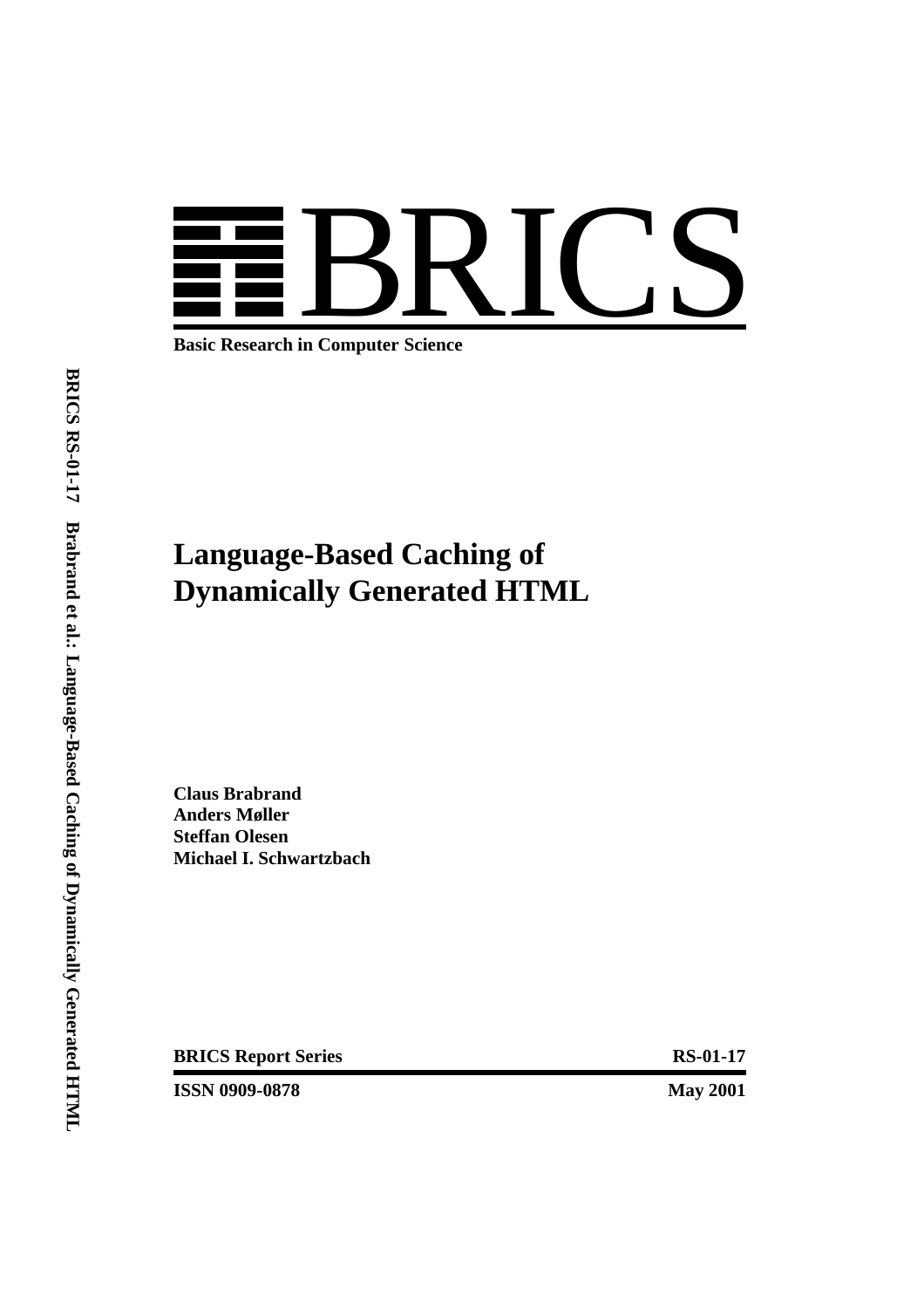**Copyright** © 2001, Claus Brabrand & Anders Møller & Steffan **Olesen & Michael I. Schwartzbach. BRICS, Department of Computer Science University of Aarhus. All rights reserved.**

> **Reproduction of all or part of this work is permitted for educational or research use on condition that this copyright notice is included in any copy.**

**See back inner page for a list of recent BRICS Report Series publications. Copies may be obtained by contacting:**

### **BRICS**

**Department of Computer Science University of Aarhus Ny Munkegade, building 540 DK–8000 Aarhus C Denmark Telephone: +45 8942 3360 Telefax: +45 8942 3255 Internet: BRICS@brics.dk**

**BRICS publications are in general accessible through the World Wide Web and anonymous FTP through these URLs:**

> http://www.brics.dk ftp://ftp.brics.dk **This document in subdirectory** RS/01/17/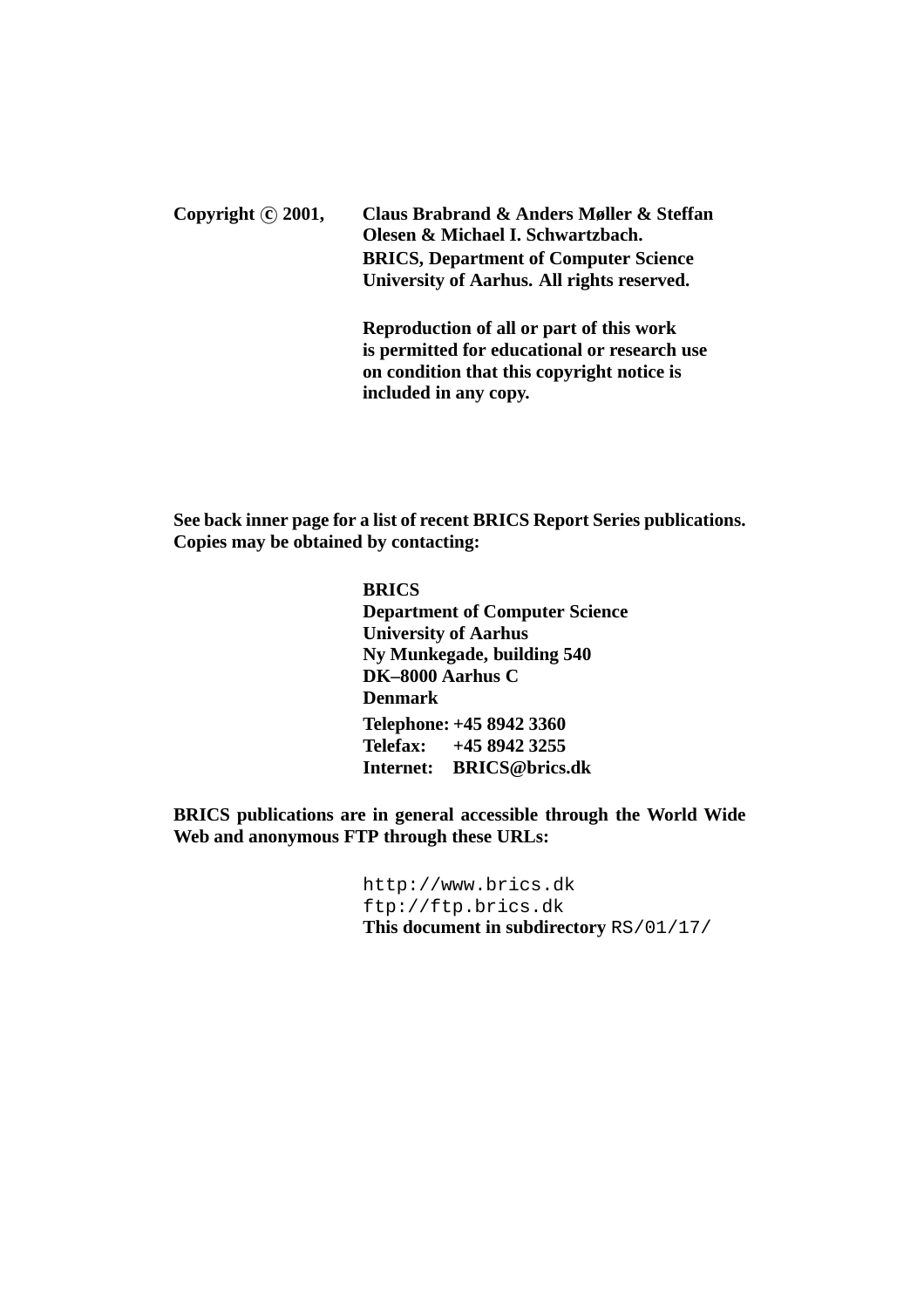## Language-Based Caching of Dynamically Generated HTML

Claus Brabrand, Anders Møller, Steffan Olesen, and Michael I. Schwartzbach BRICS, Department of Computer Science University of Aarhus, Denmark {brabrand,amoeller,olesen,mis}@brics.dk

#### **Abstract**

Increasingly, HTML documents are dynamically generated by interactive Web services. To ensure that the client is presented with the newest versions of such documents it is customary to disable client caching causing a seemingly inevitable performance penalty. In the <bigwig> system, dynamic HTML documents are composed of higher-order templates that are plugged together to construct complete documents. We show how to exploit this feature to provide an automatic fine-grained caching of document templates, based on the service source code. A <bigwig> service transmits not the full HTML document but instead a compact JavaScript recipe for a client-side construction of the document based on a static collection of fragments that can be cached by the browser in the usual manner. We compare our approach with related techniques and demonstrate on a number of realistic benchmarks that the size of the transmitted data and the latency may be reduced significantly.

## **1 Introduction**

One central aspect of the development of the World Wide Web during the last decade is the increasing use of *dynamically* generated documents, that is, HTML documents generated using e.g. CGI, ASP, or PHP by a server at the time of the request from a client [22, 2]. Originally, the hypertext documents on the Web were considered to be principally *static*, which has influenced the design of protocols and implementations. For instance, an important technique for saving bandwidth, time, and clock-cycles is to cache documents on the client-side. Using the original HTTP protocol, a document that never or rarely changes can be associated an "expiration time" telling the browsers and proxy servers that there should be no need to reload the document from the server before that time. However, for dynamically generated documents that change on every request, this feature must be disabled—the expiration time is always set to "now", voiding the benefits of caching.

Even though most caching schemes consider all dynamically generated documents "non-cachable" [20, 3], a few proposals for attacking the problem have emerged [24,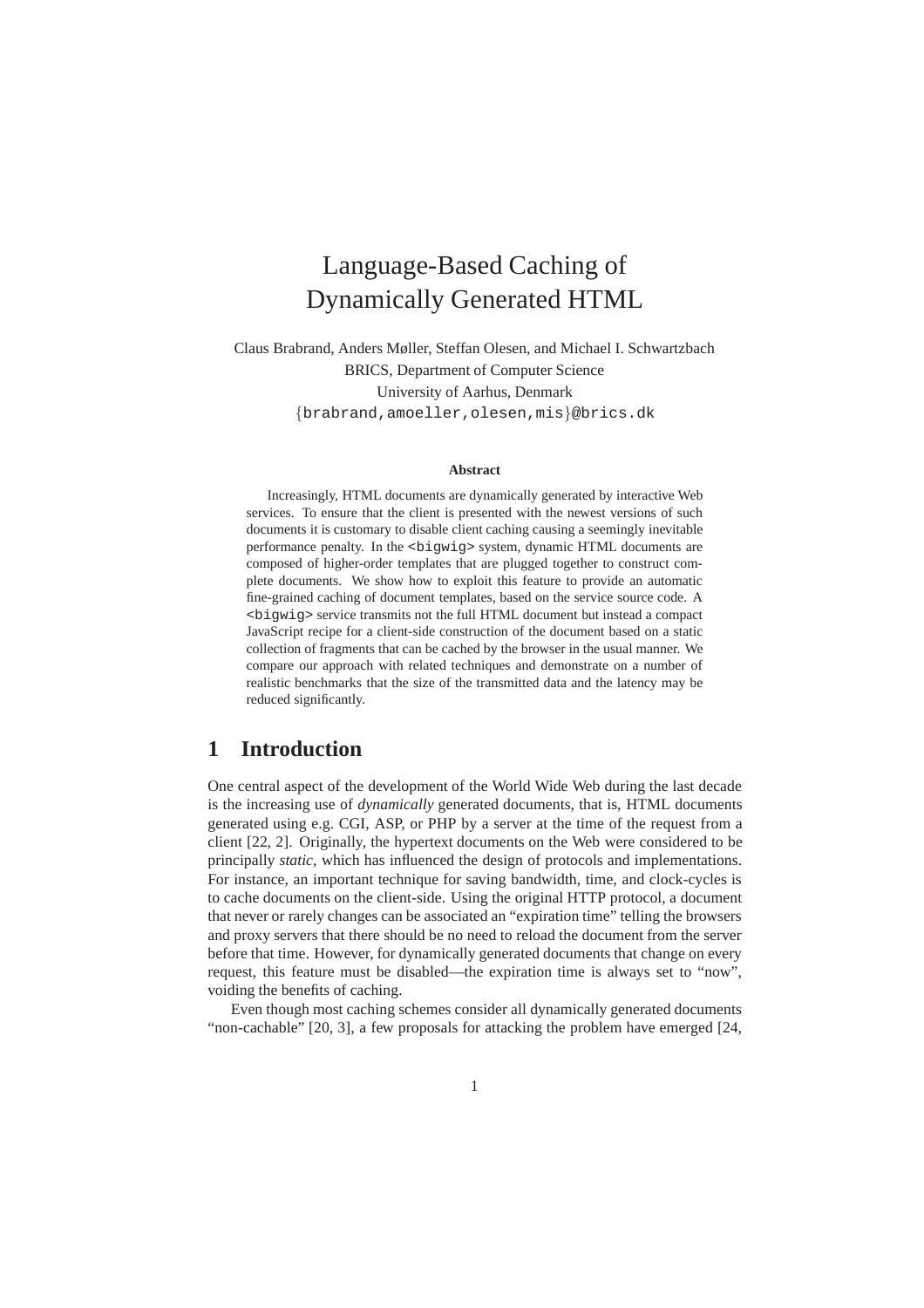17, 8, 12, 7, 9]. However, as described below, these proposals are typically not applicable for highly dynamic documents. They are often based on the assumptions that although a document is dynamically generated, 1) its construction on the server often does not have side-effects, for instance because the request is essentially a database lookup operation, 2) it is likely that many clients provide the same arguments for the request, or 3) the dynamics is limited to e.g. rotating banner ads. We take the next step by considering complex services where essentially every single document shown to a client is unique and its construction has side-effects on the server. A typical example of such a service is a Web-board where current discussion threads are displayed according to the preferences of each user. What we propose is not a whole new caching scheme requiring intrusive modifications to the Web architecture, but rather a technique for exploiting the caches already existing on the client-side in browsers, resembling the suggestions for future work in [22].

Though caching does not work for whole dynamically constructed HTML documents, most Web services construct HTML documents using some sort of constant templates that ought to be cached, as also observed in [9, 21]. In Figure 1, we show a condensed view of five typical HTML pages generated by different <bigwig> Web services [5] which are further described in Section 5. The grey sections, which appear to constitute a significant part, originate from a large number of small, constant HTML templates in the source code, while the black sections are dynamically built strings of character data. The main idea of this paper is—automatically, based on the source code of the Web service—to exploit this division into constant and dynamic parts in order to enable caching of the constant parts and provide an efficient transfer of the dynamic parts from the server to the client.

Using a technique based on JavaScript for shifting the actual HTML document construction from the server to the client, our contributions in this paper are:

- an automatic characterization, based on the source code, of document fragments as *cachable* or *dynamic*, permitting the standard browser caches to have significant effect even on dynamically generated documents;
- a *compact representation* of the information sent to the client for constructing the HTML documents; and
- a generalization allowing a whole group of documents, called a *document cluster*, to be sent to the client in a single interaction and cached efficiently.

All this is possible due to the unique approach for dynamically constructing HTML documents used in the  $\langle \text{bigwig} \rangle$  language [18, 5], which we use as a foundation. Our technique builds only on preexisting technologies, such as HTTP and JavaScript—no special browser plug-ins, cache proxies, or server modules are employed, and no extra effort is required by the service programmer.

As a result, we obtain a simple and practically useful technique for saving network bandwidth and reviving the cache mechanism present in all modern Web browsers.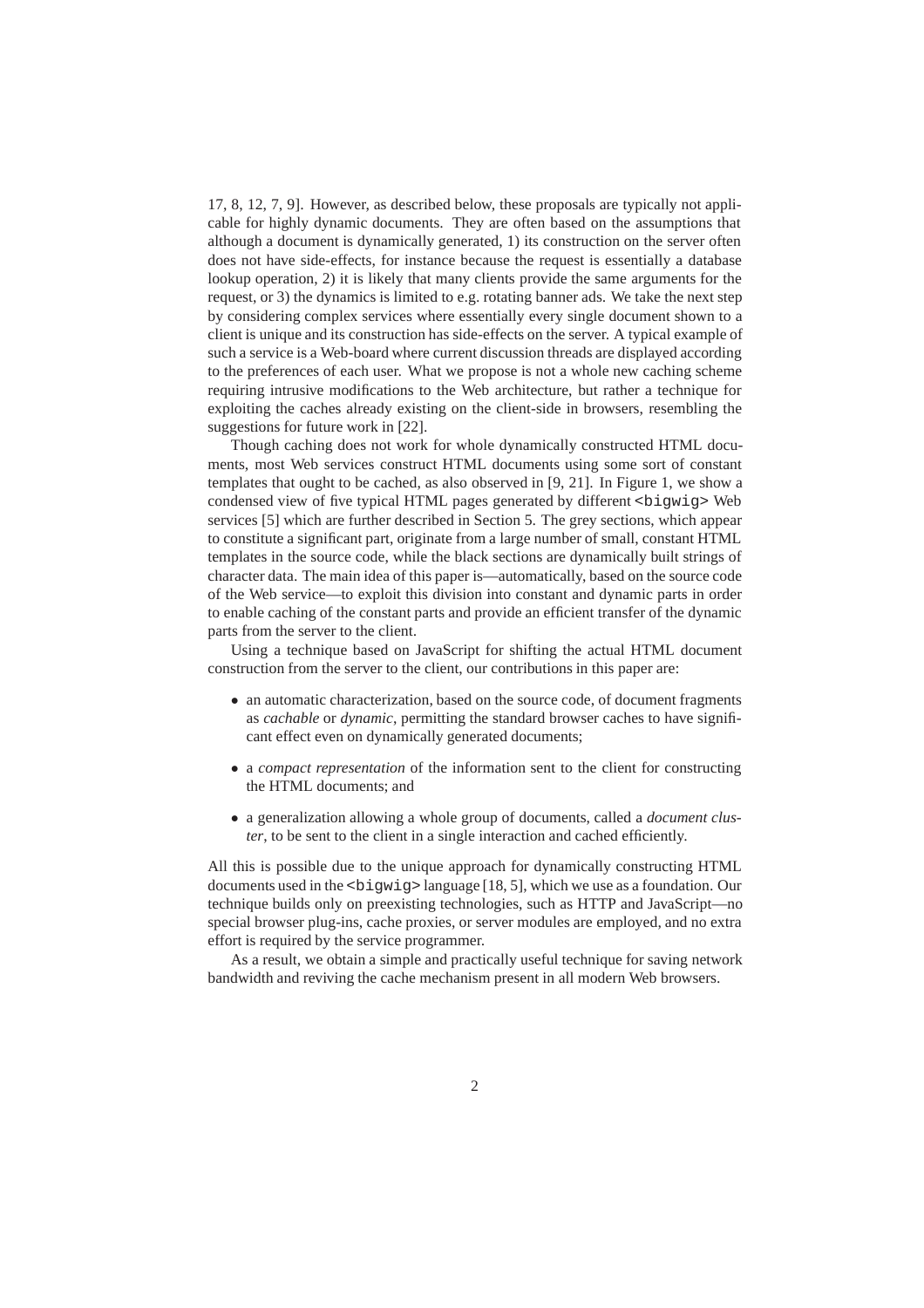

Figure 1: Benchmark services: cachable (grey) vs. dynamic (black) parts.

#### **Outline**

Section 2 covers relevant related work. In Section 3, we describe the  $\langle$ bigwig> approach to dynamic generation of Web documents in a high-level language using HTML templates. Section 4 describes how the actual document construction is shifted from server-side to client-side. In Section 5, we evaluate our technique by experimenting with five <br/>bigwig> Web services. Finally, Section 6 contains plans and ideas for further improvements.

## **2 Related Work**

Caching of dynamic contents has received increasing attention the last years since it became evident that traditional caching techniques were becoming insufficient. In the following we present a brief survey of existing techniques that are related to the one we suggest.

Most existing techniques labeled "dynamic document caching" are either serverbased, e.g. [17, 8, 12, 24], or proxy-based, e.g. [7, 19]. Ours is client-based, as e.g. the HPP language [9].

The primary goal for server-based caching techniques is not to lower the network load or end-to-end latency as we aim for, but to relieve the server by memoizing the generated documents in order to avoid redundant computations. Such techniques are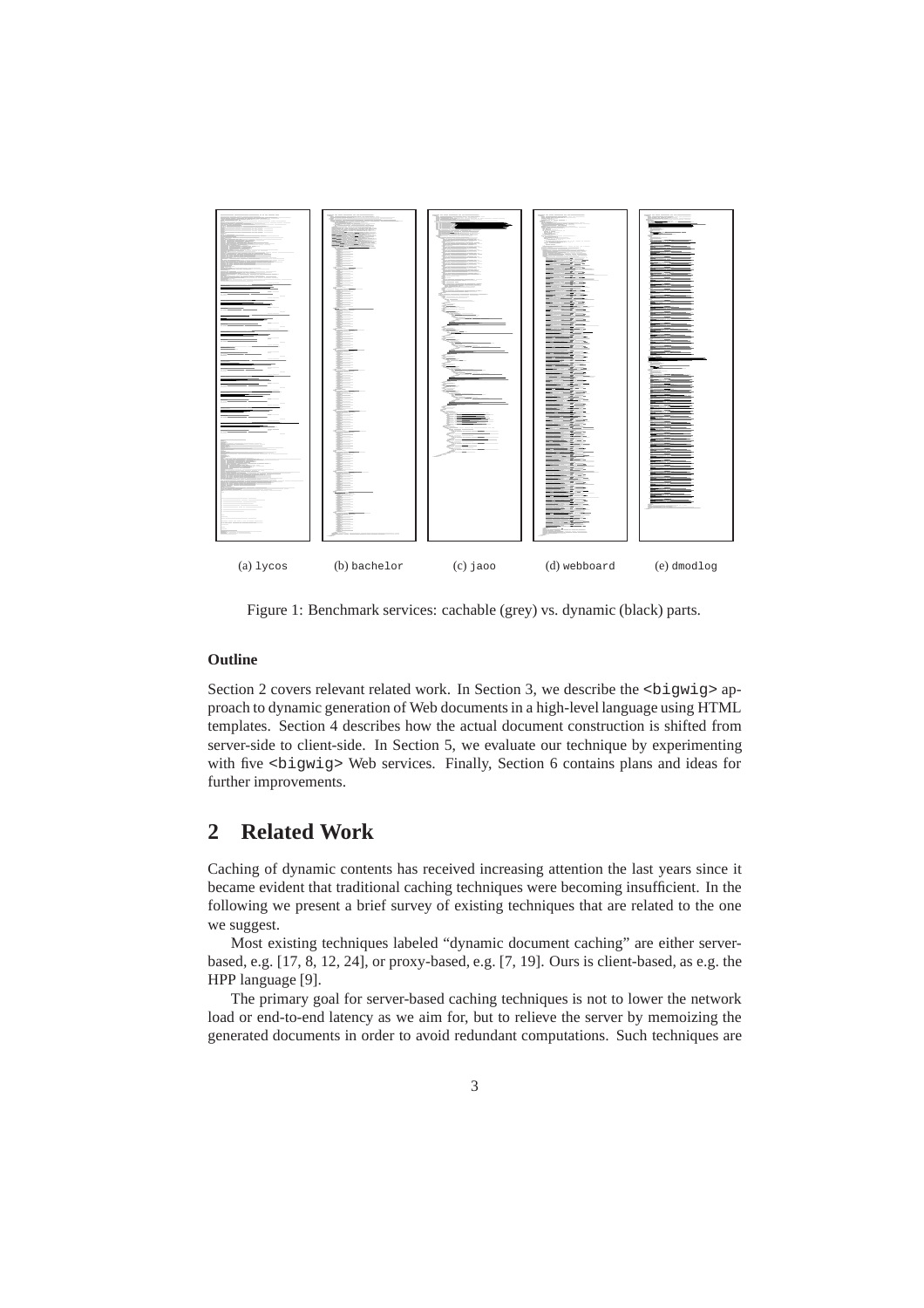orthogonal to the one we propose. The server-based techniques work well for services where many documents have been computed before, while our technique works well for services where every document is unique. Presumably, many services are a mixture of the two kinds, so these different approaches might support each other well—however, we do not examine that claim in this paper.

In [17], the service programmer specifies simple cache invalidation rules instructing a server caching module that the request of some dynamic document will make other cached responses stale. The approach in [24] is a variant of this with a more expressive invalidation rule language, allowing classes of documents to be specified based on arguments, cookies, client IP address, etc. The technique in [12] instead provides a complete API for adding and removing documents from the cache. That efficient but rather low-level approach is in [8] extended with *object dependency graphs*, representing data dependencies between dynamic documents and underlying data. This allows cached documents to be invalidated automatically whenever certain parts of some database are modified. These graphs also allow representation of *fragments* of documents to be represented, as our technique does, but caching is not on the clientside. A related approach for caching in the Weave Web site specification system is described in [23].

In [19], a protocol for proxy-based caching is described. It resembles many of the server-based techniques by exploiting equivalences between requests. A notion of *partial request equivalence* allows similar but non-identical documents to be identified, such that the client quickly can be given an approximate response while the real response is being generated.

Active Cache [7] is a powerful technique for pushing computation to proxies, away from the server and closer to the client. Each document can be associated a *cache applet*, a piece of code that can be executed by the proxy. This applet is able to determine whether the document is stale and if so, how to refresh it. A document can be refreshed either the traditional way by asking the server or, in the other extreme, completely by the proxy without involving the server, or by some combination. This allows tailormade caching policies to be made, and—compared to the server-side approaches—it saves network bandwidth. The drawbacks of this approach are: 1) it requires installation of new proxy servers which can be a serious impediment to wide-spread practical use, and 2) since there is no general automatic mechanism for characterizing document fragments as cachable or dynamic, it requires tedious and error-prone programming of the cache applets whenever non-standard caching policies are desired.

Common to the techniques from the literature mentioned above is that truly dynamic documents, whose construction on the server often have side-effects and essentially always are unique (but contain common constant fragments), either cannot be cached at all or require a costly extra effort by the programmer for explicitly programming the cache. Furthermore, the techniques either are inherently server-based, and hence do not decrease network load, or require installation of proxy servers.

Delta encoding [15] is based on the observation that most dynamically constructed documents have many fragments in common with earlier versions. Instead of transferring the complete document, a *delta* is computed representing the changes compared to some common base. Using a cache proxy, the full document is regenerated near the client. Compared to Active Cache, this approach is automatic. The drawbacks are—in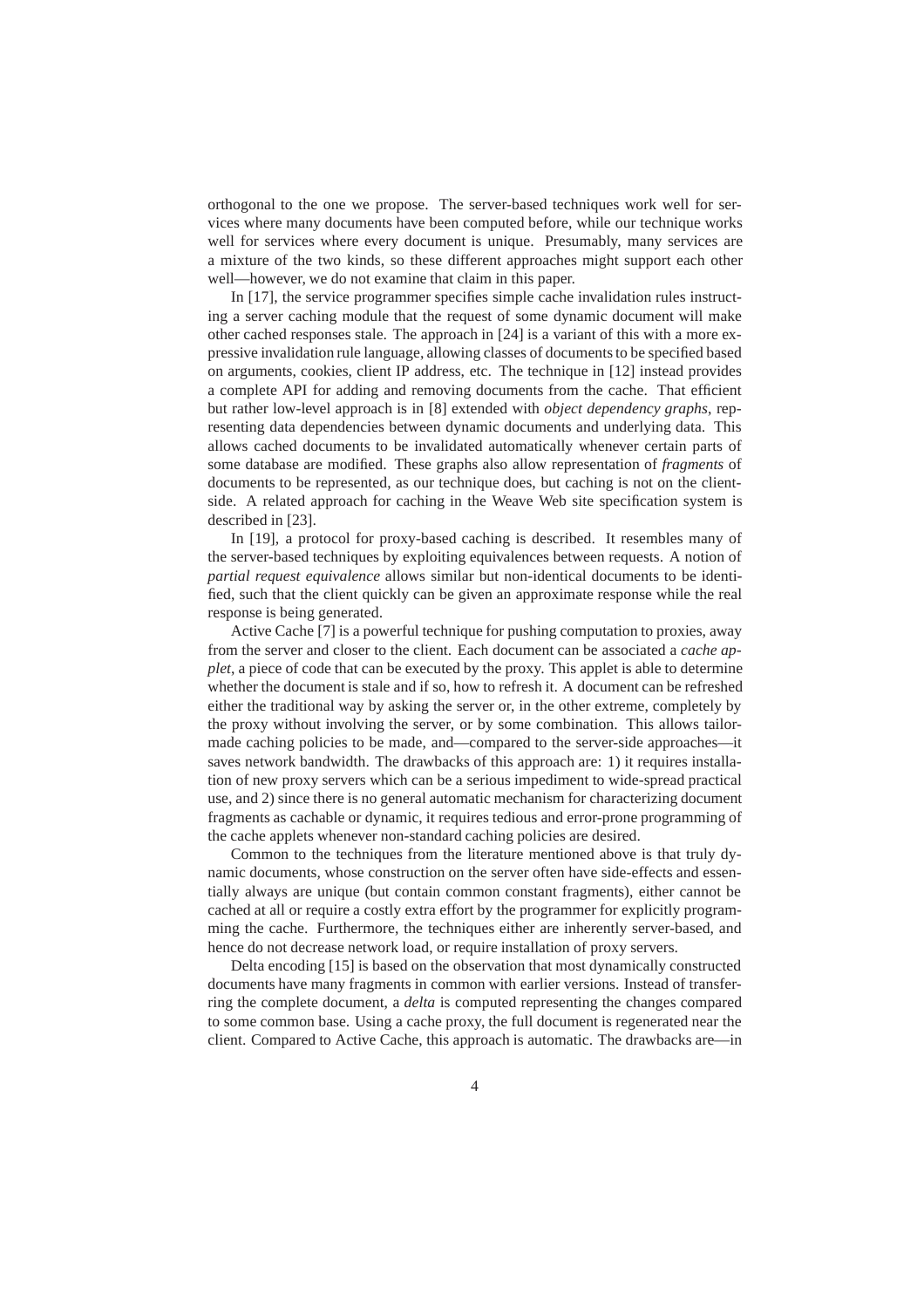addition to requiring proxies—that it necessitates protocols for management of past versions, and it does not help with repetitions within a single document.

The HPP language [9] is closely related to our approach. Both are based on the observation that dynamically constructed documents usually contain common constant fragments. HPP is an HTML extension which allows an explicit separation between static and dynamic parts of a dynamically generated document. The static parts of a document are collected in a *template* file while the dynamic parameters are in a separate *binding* file. The template file can contain simple instructions, akin to embedded scripting languages such as ASP, PHP, or JSP, specifying how to assemble the complete document. According to [9], this assembly and the caching of the templates can be done either using cache proxies or in the browser with Java applets or plug-ins, but it should be possible to use JavaScript instead, as we do.

An essential difference between HPP and our approach is that the HPP solution is not integrated with the programming language used to make the Web service. With some work it should be possible to combine HPP with popular embedded scripting languages, but the effort of explicitly programming the document construction remains. Our approach is based on the source language, meaning that all caching specifications are automatically extracted from the Web service source code by the compiler and the programmer is not required to be aware of caching aspects. Regarding cachability, HPP has the advantage that the instructions describing the structure of the resulting document are located in the template file which is cached, while in our solution the equivalent information is in the dynamic file. However, in HPP the constant fragments constituting a document are collected in a single template. This means that HTML fragments that are common to different document templates cannot be reused by the cache. Our solution is more fine-grained since it caches the individual fragments separately. Also, HPP templates are highly specialized and hence more difficult to modify and reuse for the programmer. Being fully automatic, our approach guarantees cache soundness. Analogously to optimizing compilers, we claim that the  $\langle \text{bigweight} \rangle$  compiler generates caching code that is competitive to what a human HPP programmer could achieve. This claim is substantiated by the experiments in Section 5. Moreover, we claim that  $\langle \text{big} \rangle$  provides a more flexible, safe, and hence easier to use template mechanism than does HPP or any other embedded scripting language. The <bigwig> notion of *type-safe higher-order templates as first-class values* is summarized in Section 3. A thorough comparison between various mechanisms supporting document templates can be found in [5].

As mentioned, we use compact JavaScript code to combine the cached and the dynamic fragments on the client-side. Alternatively, similar effects could be obtained using browser plug-ins or proxies, but implementation and installation would become more difficult. The HTTP 1.1 protocol [10] introduces both automatic compression using general-purpose algorithms, such as gzip, byte-range requests, and advanced cache-control directives. The compression features are essentially orthogonal to what we propose, as shown in Section 5. The byte-range and caching directives provide features reminiscent of our JavaScript code, but it would require special proxy servers or browser extensions to apply them to caching of dynamically constructed documents. Finally, we could have chosen Java instead of JavaScript, but JavaScript is more lightweight and is sufficient for our purposes.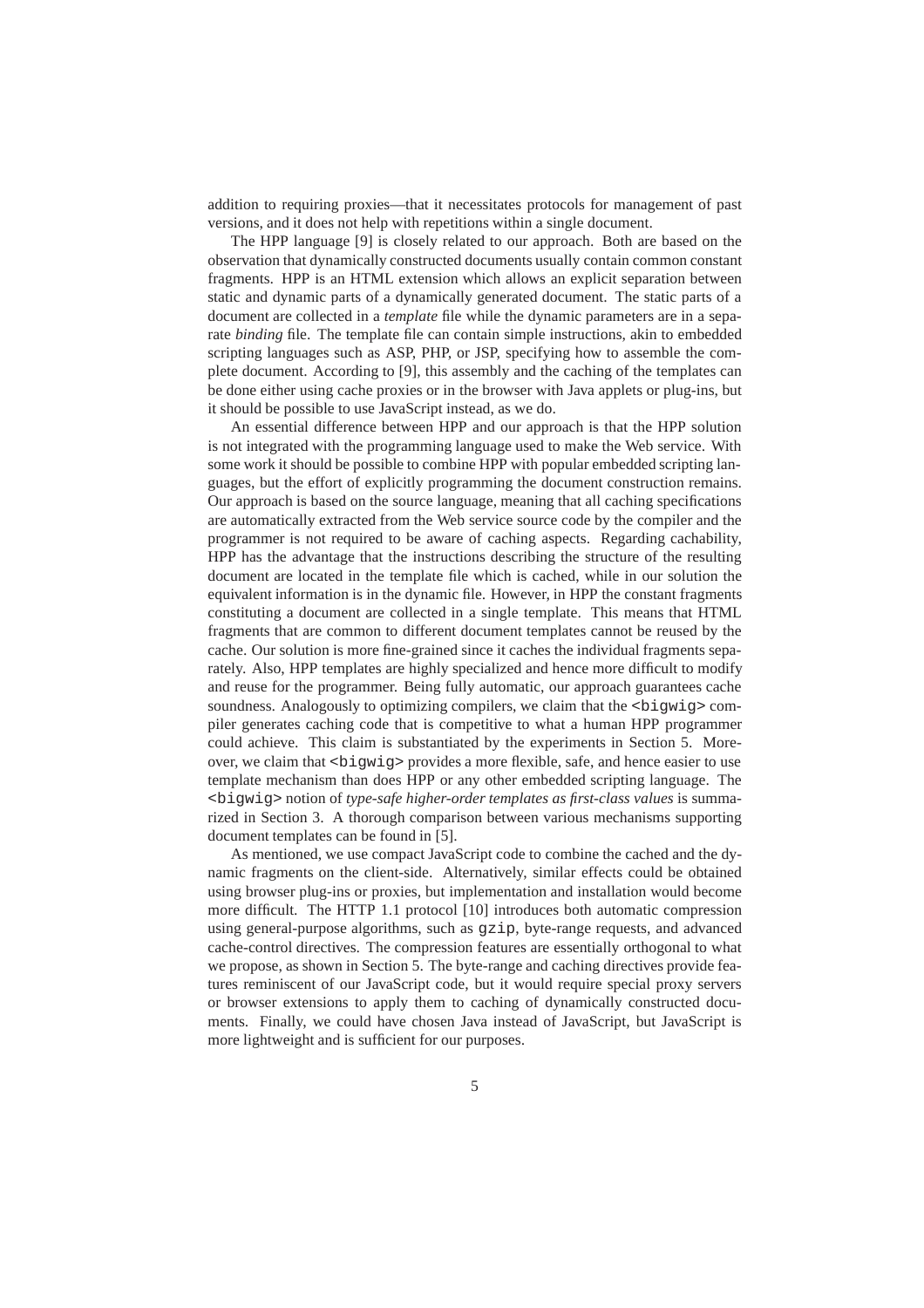

Figure 2: The *plug* operator.

## **3** Dynamic Documents in <br/>bigwig>

The part of the  $\langle$ bigwig> Web service programming language that deals with dynamic construction of HTML documents is called DynDoc [18]. It is based on a notion of *templates* which are HTML fragments that may contain *gaps*. These gaps can at runtime be filled with other templates or text strings, yielding a highly flexible mechanism.

A <bigwig> *service* consists of a number of *sessions* which are essentially entry points with a sequential action that may be invoked by a client. When invoked, a session thread with its own local state is started for controlling the interactions with the client. Two built-in operations, *plug* and *show*, form the core of DynDoc. The *plug* operation is used for building documents. As illustrated in Figure 2, this operator takes two templates,  $x$  and  $y$ , and a gap name  $g$  and returns a copy of  $x$  where a copy of  $y$ has been inserted into every  $q$  gap. A template without gaps is considered a complete *document*. The *show* operation is used for interacting with the client, transmitting a given document to the client's browser. Execution of the client's session thread is suspended on the server until the client submits a reply. If the document contains input fields, the show statement must have a receive part for receiving the field values into program variables.

The templates are *first-class* values that can be passed and stored as any other data type. As in Mawl [13, 1], the programmer and designer tasks may then be completely separated. Since templates can be plugged into templates, the DynDoc template mechanism is *higher-order*, as opposed to Mawl where only strings can can be inserted into the gaps. The higher-order nature of our mechanism makes it more expressive, but without compromising runtime safety because of two compile-time program analyses: a *gap-and-field analysis* [18] and an *HTML validation analysis* [6]. The former analysis will guarantee that at every *plug*, the designated gap is actually present at runtime in the given template and at every *show*, there is always a valid correspondence between the input fields in the document being shown and the values being received. The latter analysis will guarantee that every document being shown is valid according to the HTML specification. The following variant of a well-known example illustrates the DynDoc concepts:

```
service {
  html ask = <html>What? <input name="what"></html>;
  html hello = <html>Hello, <b><{thing]></b> !</html>;
```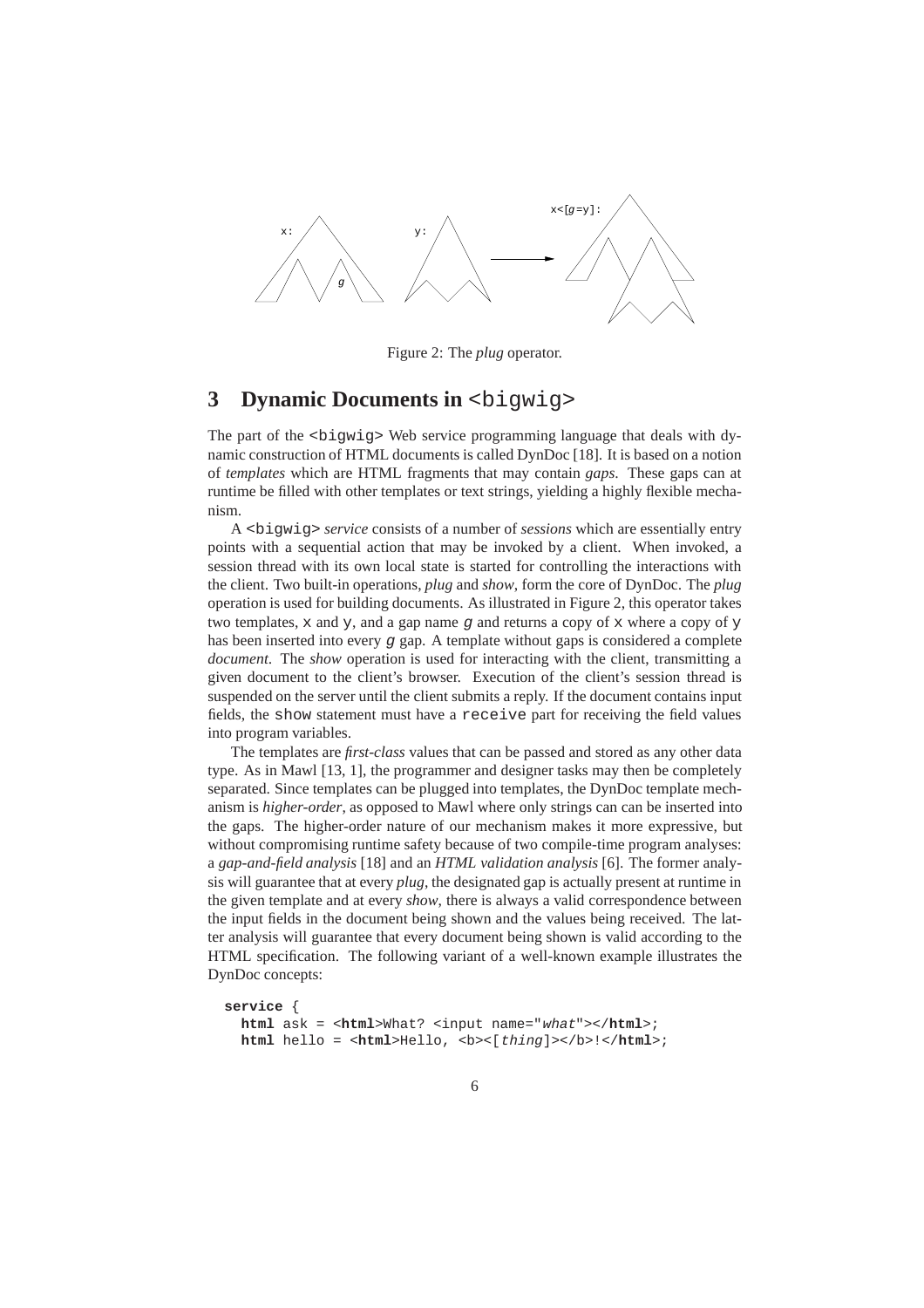```
session HelloWorld() {
    string s;
    show ask receive [s=what];
   hello = hello([thing=s];show hello;
  }
}
```
Two HTML variables, ask and hello, are initialized with constant HTML templates, and a session HelloWorld is declared. The entities <html> and </html> are merely lexical delimiters and are not part of the actual templates. When invoked, the session first shows the ask template as a complete document to the client. All documents are implicitly wrapped into an  $\text{thm} > \text{element}$  and a form with a default "continue" button before being shown. The client fills out the what input field and submits a reply. The session resumes execution by storing the field value in the s variable. It then plugs that value into the thing gap of the hello template and sends the resulting document to the client. The following more elaborate example will be used throughout the paper:

```
service {
 html cover = <html>
    <head><title>Welcome</title></head>
    <body bgcolor=[color]>
      <[contents]>
    </body>
  </html>;
 html greeting = <html>
   Hello <[who]>, welcome to <[what]>.
  </html>;
 html person = <html><i>Stranger</i></html>;
  session welcome() {
    html h;
    h = cover < [color="+49966ff",]contents=greeting<[who=person]];
    show h<[what = <html>>>b>BRICS</b></html>];
  }
}
```
It builds a "welcome to BRICS" document by plugging together four constant templates and a single text string, shows it to the client, and terminates.

To illustrate that our higher-order templates are more expressive and provide better cachability compared to first-order template mechanisms, consider for instance the unbounded hierarchical list of messages in a typical Web bulletin board. This is easily expressed recursively using a small collection of DynDoc templates. However, it can never be captured by any first-order solution without casting from templates to strings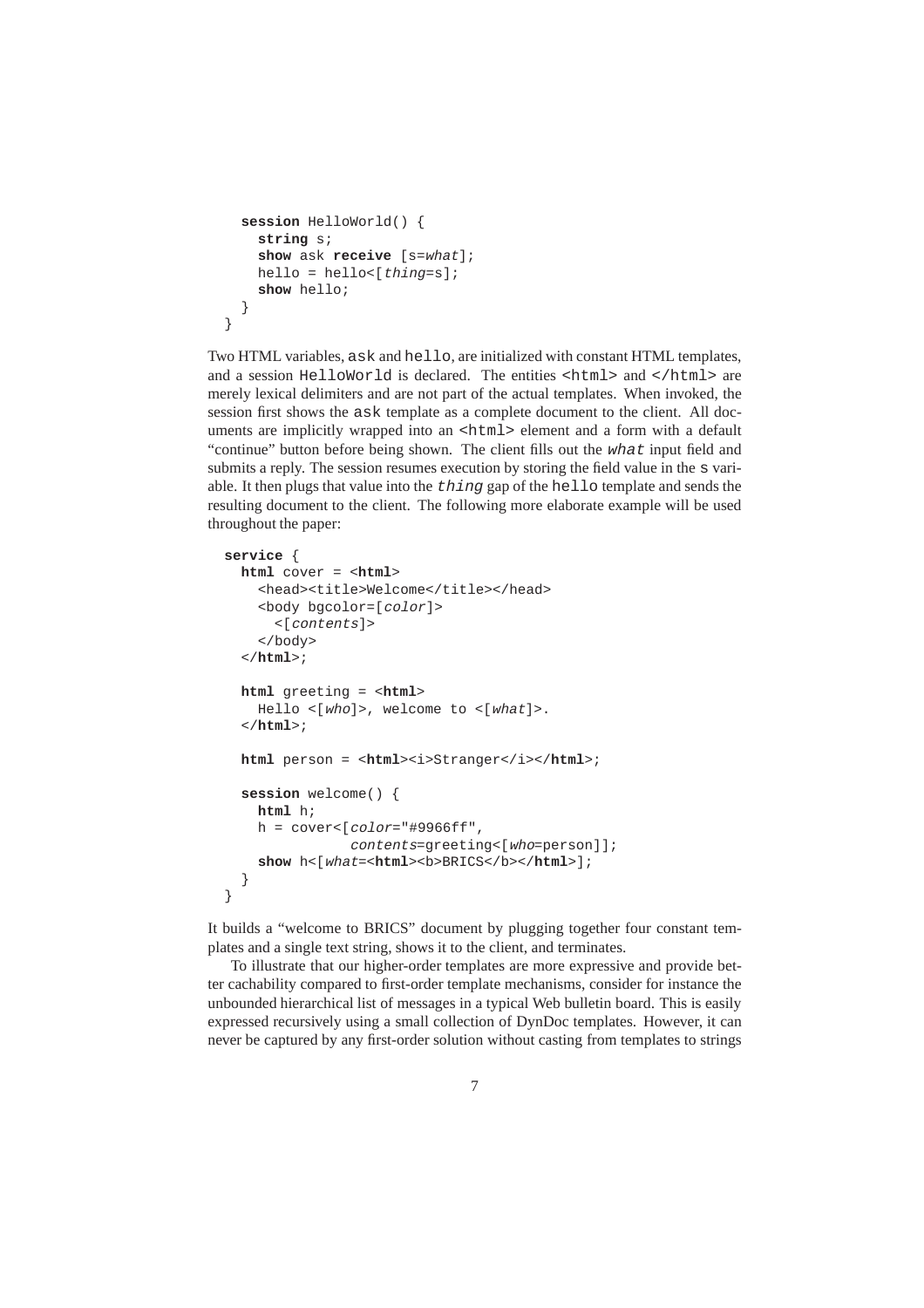

Figure 4: DynDocDag representation constituents.

and hence losing type safety and cachability potential. Figure 3 shows the webboard benchmark as it would appear if it had been generated using first-order templates only. Nearly everything is dynamic (black) compared to the higher-order version displayed in Figure 1(d).

All in all, we have with the *plug-and-show* mechanism in <br/>biqwiq> successfully transferred many of the advantages known from static documents to a dynamic context. The next step, of course, being caching.

#### **Dynamic Document Representation**

Dynamic documents in <br/> > bigwig> are at runtime represented by the DynDocDag data structure [4] supporting four operations: constructing constant templates, constant(c); string plugging, strplug(d,  $g$ , s); template plugging,  $p \log(d_1, g, d_2)$ ; and showing documents, show(d). This data structure represents a dynamic document as a binary DAG (Directed Acyclic Graph), where the leaves are either HTML templates or strings that have been plugged into the document and where the nodes represent pluggings that have constructed the document.

A constant template is represented as an ordered sequence of its text and gap constituents. For instance, the greeting template from the BRICS example service is represented as displayed in Figure 4(a) as a sequence containing two gap entries, who and what, and three text en-



Figure 3: webboard

tries for the text around and between the gaps. A constant template is represented only *once* in memory and is shared among the documents it has been plugged into, causing the data structure to be a DAG in general and not a tree.

The string plug operation, strplug, combines a DAG and a constant string by adding a new string plug root node with the name of the gap, as illustrated in Figure 4(b). Analogously, the plug operation combines two DAGs as shown in Figure  $4(c)$ . For both operations, the left branch is the document containing the gap being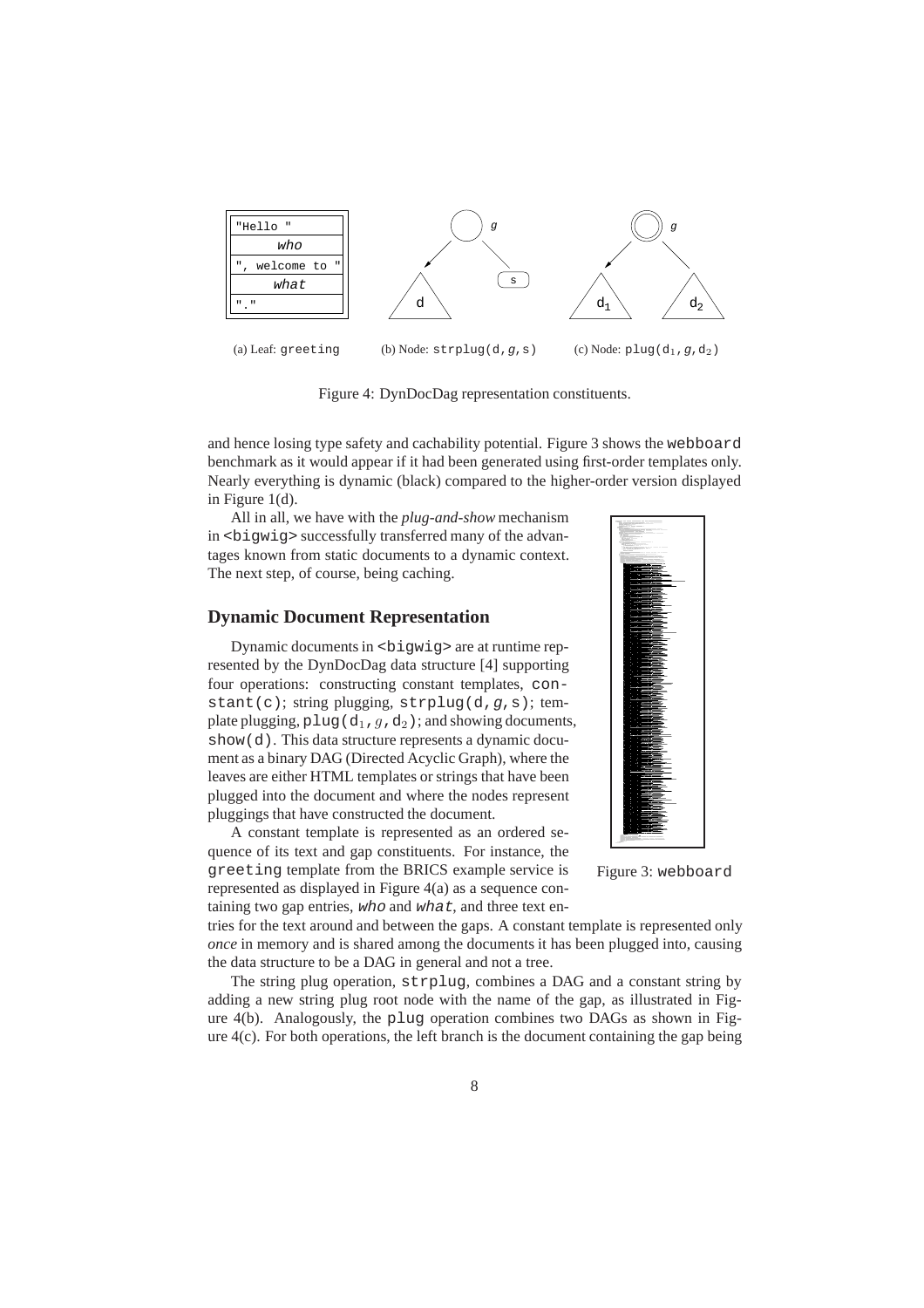

Figure 5: DynDocDag representation of the document shown in the BRICS example.

plugged and the right branch is the value being plugged into the gap. Thus, the data structure merely records plug operations and defers the actual document construction to subsequent show operations.

Conceptually, the show operation is comprised of two phases: a *gap linking* phase that will insert a stack of links from gaps to templates and a *print traversal* phase that performs the actual printing by traversing all the gap links. The need for stacks comes from the template sharing.

The strplug(d,g,s), plug(d<sub>1</sub>,g,d<sub>2</sub>), and show(d) operations have optimal complexities,  $O(1)$ ,  $O(1)$ , and  $O(|d|)$ , respectively, where |d| is the lexical size of the d document. We refer to [4] (and the earlier paper [18]) for a more formal specification and complexity analysis of the DynDoc unfolding algorithm.

Figure 5 shows the representation of the document shown in the BRICS example service. In this simple example, the DAG is a tree since each constant template is used only once. Note that for some documents, the representation is exponentially more succinct than the expanded document. This is for instance the case with the following recursive function:

```
html tree(int n) {
  html list = <html><ul><li><[gap]><li><[gap]></ul></html>;
  if (n==0) return <html>foo</html>;
  return list<[gap=tree(n-1)];
}
```
which, given n, in  $O(n)$  time and space will produce a document of lexical size  $O(2<sup>n</sup>)$ . This shows that regarding network load, it can be highly beneficial to transmit the DAG across the network instead of the resulting document, even if ignoring cache aspects.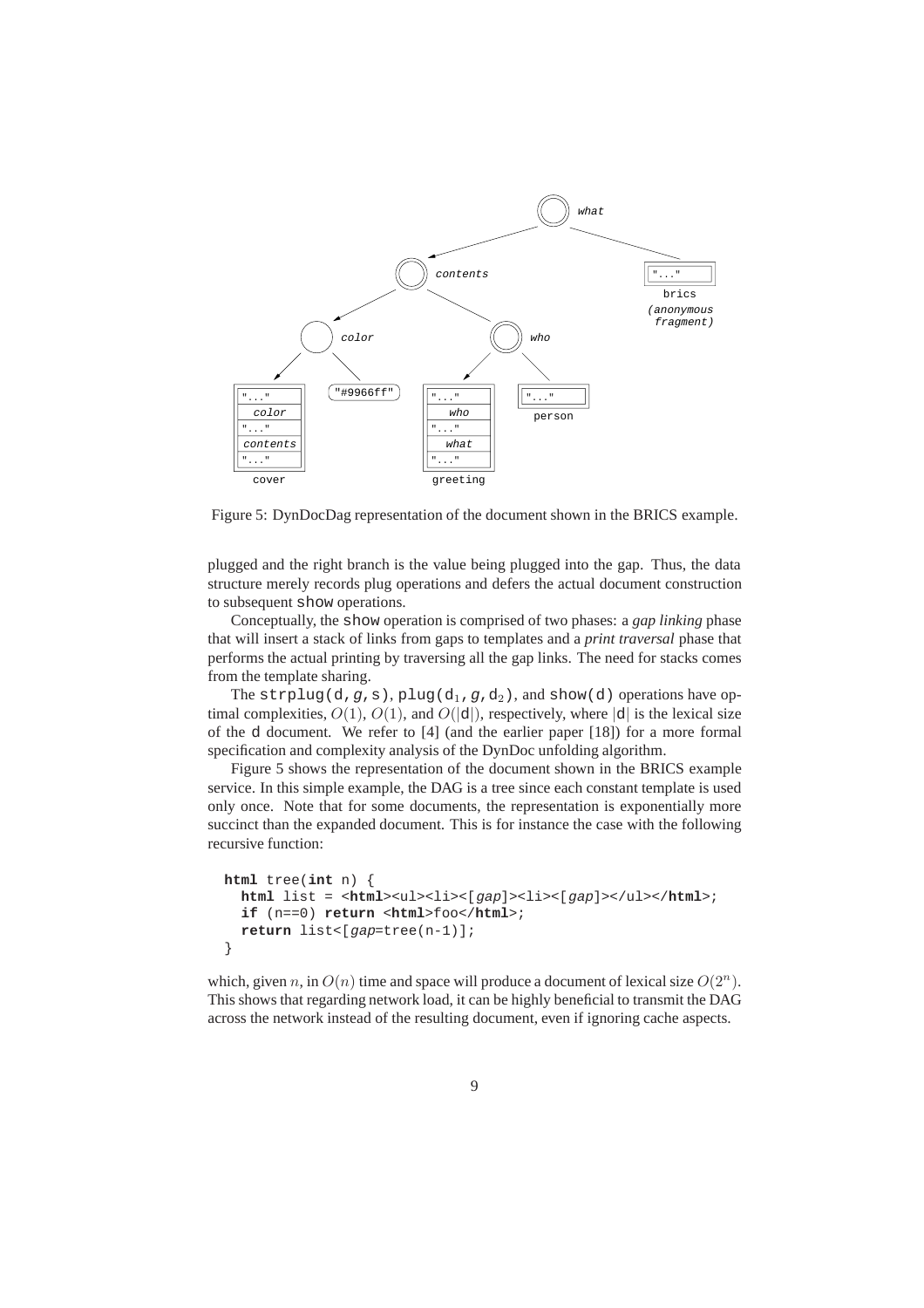## **4 Client-Side Caching**

In this section we will show how to cache reoccurring parts of dynamically generated HTML documents and how to store the documents in a compact representation. The first step in this direction is to move the unfolding of the DynDocDag data structure from the server to the client. Instead of transmitting the unfolded HTML document, the server will now transmit a DynDocDag representation of the document in JavaScript along with a link to a file containing some generic JavaScript code that will interpret the representation and unfold the document on the client. Caching is then obtained by placing the constant templates in separate files that can be cached by the browser as any other files.

As we shall see in Section 5, both the caching and the compact representation substantially reduce the number of bytes transmitted from the server to the client. The compromise is of course the use of client clock cycles for the unfolding, but in a context of fast client machines and comparatively slow networks this is a sensible tradeoff. As explained earlier, the client-side unfolding is not a computationally expensive task, so the clients should not be too strained from this extra work, even with an interpreted language like JavaScript.

One drawback of our approach is that extra TCP connections are required for downloading the template files the first time, unless using the "keep connection alive" feature in HTTP 1.1. However, this is no worse than downloading a document with many images. Our experiments show that the number of transmissions per interaction is limited, so this does not appear to be a practical problem.

#### **4.1 Caching**

The DynDocDag representation has a useful property: it explicitly maintains a separation of the *constant templates* occurring in a document, the *strings* that are plugged into the document, and the *structure* describing how to assemble the document. In Figure 5, these constituents are depicted as framed rectangles, oval rectangles, and circles, respectively.

Experiments suggest that templates tend to occur again and again in documents shown to a client across the lifetime of a <br/>bigwig> service, either because they occur 1) many times in the same document, 2) in many different documents, or 3) simply in documents that are shown many times. The strings and the structure parts, however, are typically dynamically generated and thus change with each document.

The templates account for a large portion of the expanded documents. This is substantiated by Figure 1, as earlier explained. Consequently, it would be useful to somehow cache the templates in the browser and to transmit only the dynamic parts, namely the strings and the structure at each show statement. This separation of cachable and dynamic parts is for the BRICS example illustrated in Figure 6.

As already mentioned, the solution is to place each template in its own file and include a link to it in the document sent to the client. This way, the caching mechanism in the browser will ensure that templates already seen are not retransmitted.

The first time a service shows a document to a client, the browser will obviously not have cached any of the JavaScript template files, but as more and more documents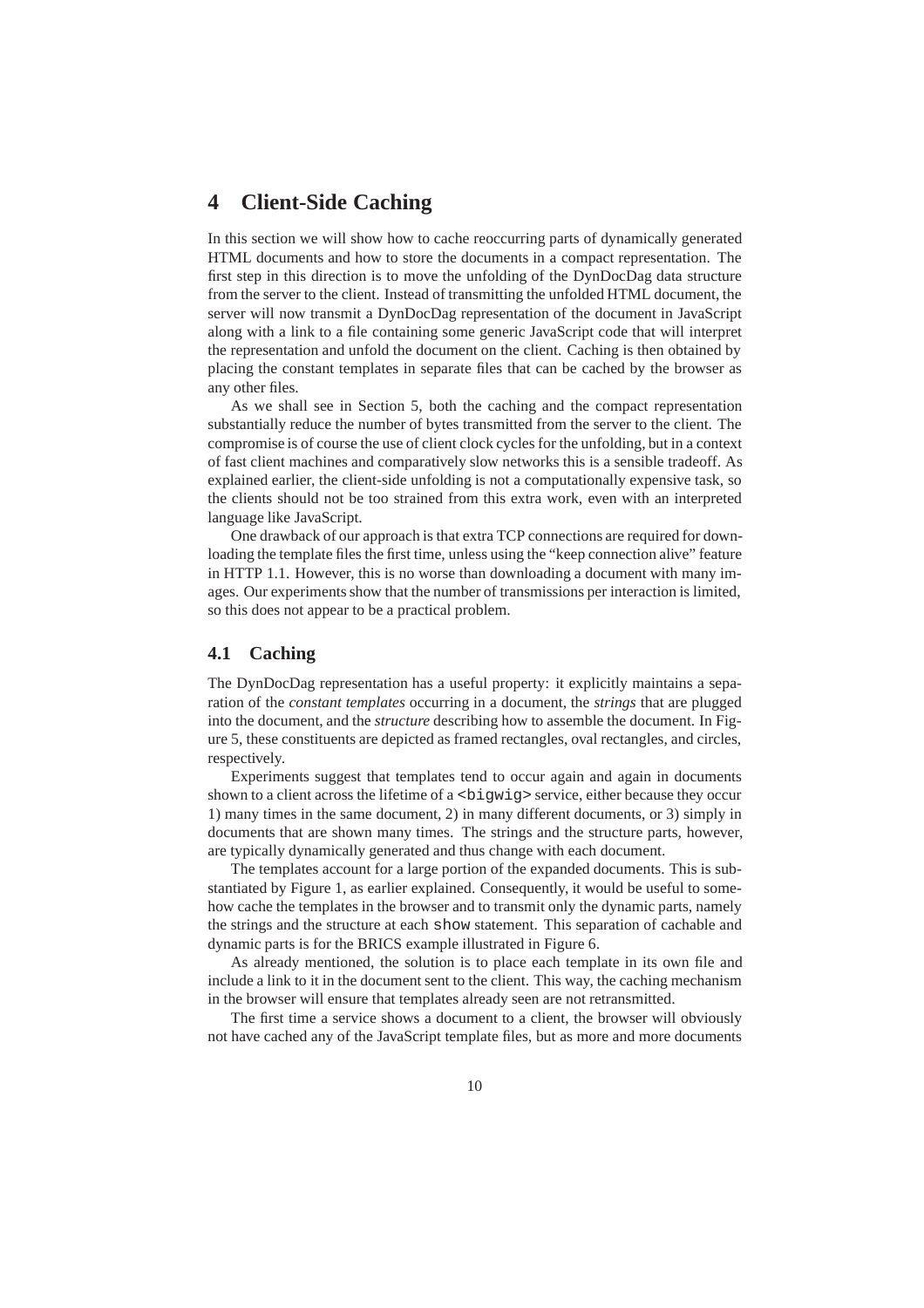

Figure 6: Separation into cachable and dynamic parts.

are shown, the client will download fewer and fewer of these files. With enough interactions, the client reaches a point of *asymptotic caching* where all constant templates have been cached and thus only the dynamic parts are downloaded.

Since the templates are statically known at compile-time, the compiler enumerates the templates and for each of them generates a file containing the corresponding JavaScript code. By postfixing template numbers with version numbers, caching can be enabled across recompilations where only some templates have been modified.

#### **4.2 Compact Representation**

In the following we show how to encode the cachable template files and the reply documents containing the document representation. Since the reply documents are transmitted at each show statement, their sizes should be small. Decompression has to be conducted by JavaScript interpreted in browsers, so we do not apply general purpose compression techniques. Instead we exploit the inherent structure of the reply documents to obtain a lightweight solution: a simple yet compact JavaScript representation of the string and structure parts that can be encoded and decoded efficiently.

#### **Constant Templates**

A constant template is placed in its own file for caching and is encoded as a call to a JavaScript constructor function, F, that takes the number and version of the template followed by an array of text and gap constituents respectively constructed via calls to the JavaScript constructor functions T and G. For instance, the greeting template from the BRICS example gets encoded as follows:

 $F(T('Hello '), G(3), T(', welcome to '), G(4), T('.'));$ 

Assuming this is version 3 of template number 2, it is placed in a file called  $d2_3$ . js. The gap identifiers who and what have been replaced by the numbers 3 and 4, respectively, abstracting away the identifier names. Note that such a file needs only ever be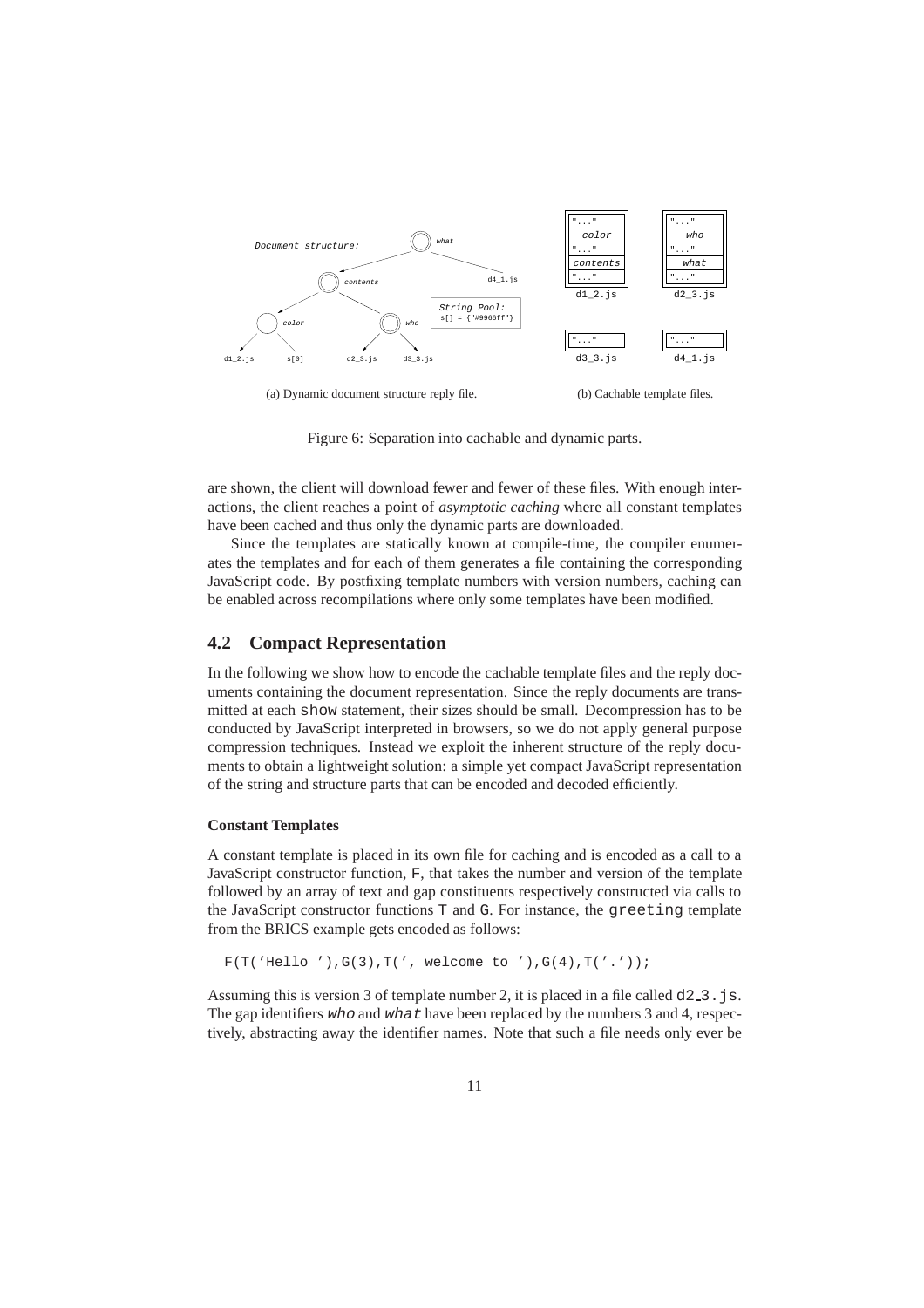downloaded once by a given client, and it can be reused every time this template occurs in a document.

#### **Dynamics**

The JavaScript reply files transmitted at each show contain three document specific parts: *include directives* for loading the cachable JavaScript template files, the *dynamic structure* showing how to assemble the document, and a *string pool* containing the strings used in the document.

The structure part of the representation is encoded as a JavaScript string constant, using a uuencode-like scheme which is tuned to the kinds of DAGs that occur in the observed benchmarks.

Empirical analyses have exposed three interesting characteristics of the strings used in a document: 1) they are all relatively short, 2) some occur many times, and 3) many seem to be URLs and have common prefixes. Since the strings are quite short, placing them in individual files to be cached would drown in transmission overhead. For reasons of security, we do not want to bundle up all the strings in cachable string pool files. This along with the multiple occurrences suggests that we collect the strings from a given document in a string pool which is inlined in the reply file sent to the client. String occurrences within the document are thus designated by their offsets into this pool. Finally, the common prefix sharing suggests that we collect all strings in a *trie* which precisely yields sharing of common prefixes. As an example, the following four strings:

```
"foo",
"http://www.brics.dk/bigwig/",
"http://www.brics.dk/bigwig/misc/gifs/bg.gif",
"http://www.brics.dk/bigwig/misc/gifs/bigwig.gif"
```
are linearized and represented as follows:

```
"foo|http://www.brics.dk/bigwig/[misc/gifs/b(igwig.gif|g.gif)]"
```
The reply document transmitted to the client at the show statement in the BRICS example looks like:

```
<html>
 <head>
 <script src="http://www.brics.dk/bigwig/dyndoc.js"></script>
 sscript>I(1,2,3,4, 2,3,3,1);</script>
 <script>S("#9966ff"); D("/&Ë$Î&I%", 2, 8, 4);</script>
 </head>
<body onload="E();"></body>
\langle/html>
```
The document starts by including the generic JavaScript library,  $dyndoc$ , js, for unfolding the DynDocDag representation. This file is shared among all services and will thus get cached after the first service interaction. The include directives are encoded as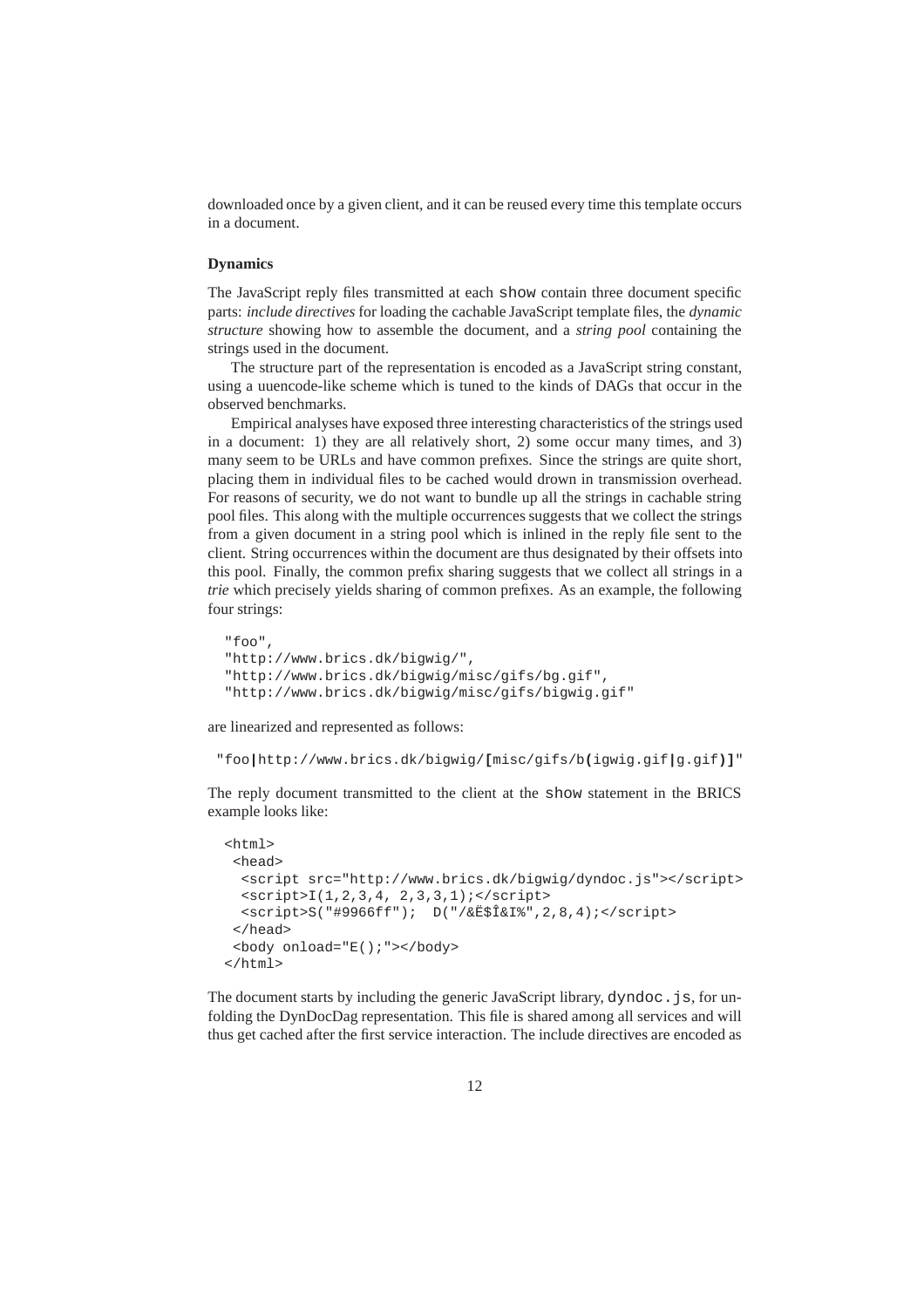calls to the function  $I$  whose argument is an array designating the template files that are to be included in the document along with their version numbers. The S constructor function reconstructs the string trie which in our example contains the only string plugged into the document, namely "#9966ff". As expected, the document structure part, which is reconstructed by the D constructor function, is not humanly readable. The last three arguments to D recount how many bytes are used in the encoding of a node, the number of templates plus plug nodes, and the number of gaps, respectively. The last line of the document calls the JavaScript function E that will interpret all constituents to expand the document. After this, the document has been fully replaced by the expansion. Note that three script sections are required to ensure that processing occurs in distinct phases and dependencies are resolved correctly. Viewing the HTML source in the browser will display the resulting HTML document, not our encodings.

Our compact representation makes no attempts at actual compression such as  $qz$  ip or XML compression [14], but is highly efficient to encode on the server and to decode in JavaScript on the client. Compression is essentially orthogonal in the sense that our representation works independently of whether or not the transmission protocol compresses documents sent across the network, as shown in Section 5. However, the benefit factor of our scheme is of course reduced when compression is added.

#### **4.3 Clustering**

In  $\langle$ bigwig>, the show operation is not restricted to transmit a single document. It can be a collection of interconnected documents, called a *cluster*. For instance, a document with input fields can be combined in a cluster with a separate document with help information about the fields.

A hypertext reference to another document in the same cluster may be created using the notation  $\&x$  to refer to the document held in the HTML variable x at the time the cluster is shown. When showing a document containing such references, the client can browse through the individual documents without involving the service code. The control-flow in the service code becomes more clear since the interconnections can be set up as if the cluster were a single document and the references were internal links within it.

The following example shows how to set up a cluster of two documents, input and help, that are cyclically connected with input being the main document:

```
service {
  html input = <html>
    Please enter your name: <input name="name"><p>
    Click <a href=[help]>here</a> for help.
  </html>;
  html help = <html>
    You can enter your given name, family name, or nickname.
    <p><a href=[back]>Back</a> to the form.
  </html>;
  html output = <html>Hello <[name]>!</html>;
```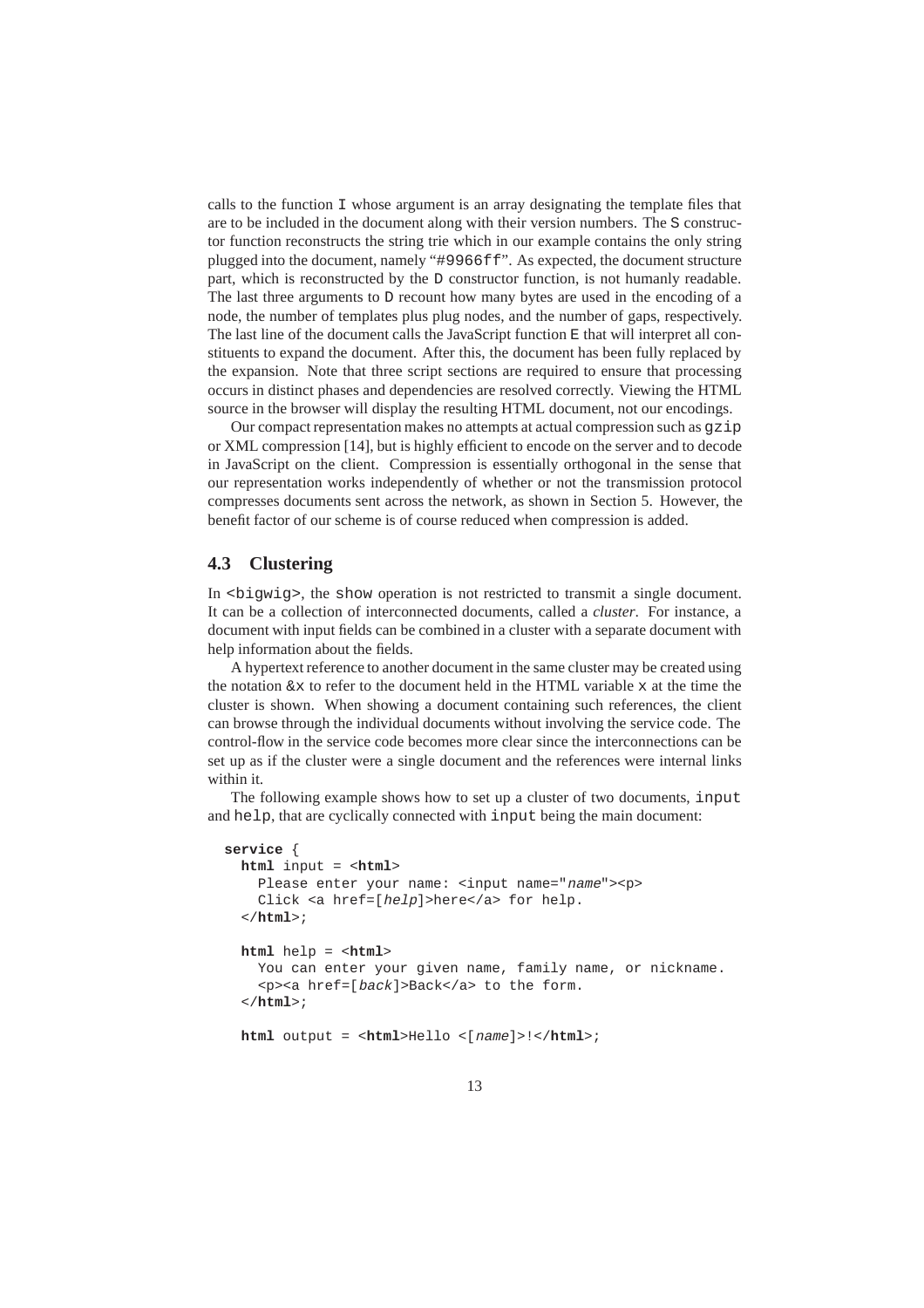```
session cluster_example() {
    html h, i;
    string s;
    h = help < [back = & i];i = input <[help = \&h];show i receive [s=name];
    show output<[name=s];
  }
}
```
The cluster mechanism gives us a unique opportunity for further reducing network traffic. We can encode the entire cluster as a single JavaScript document, containing all the documents of the cluster along with their interconnections. Wherever there is a document reference in the original cluster, we generate JavaScript code to overwrite the current document in the browser with the referenced document of the cluster. Of course, we also need to add some code to save and restore entered form data when the client leaves and re-enters pages with forms. In this way, everything takes place in the client's browser and the server is not involved until the client leaves the cluster.

## **5 Experiments**

Figure 7 recounts the experiments we have performed. We have applied our caching technique to five Web services that each generate a complex dynamic HTML page. The lycos example is inspired by HPP [9] and simulates a search engine giving 10 results from the query "caching dynamic objects"; the bachelor service generates based on a course roster a list of menus that students use to plan their studies; the jaoo service is part of a conference administration system and generates a graphical schedule of events; the webboard service generates a hierarchical list of active discussion threads; and the dmodlog service generates lists of participants in a course. Apart from the first simulation, all these examples are sampled from running services and use real data. The dmodlog example is dominated by dynamic string data, as seen in Figure 1, as is thus included as a worst-case scenario for our technique.

In Figure  $7(a)$  we show the sizes of the data transmitted to the client. The grey columns show the original document sizes, ranging between 20 and 90 KB. The white columns show the sizes of the total data that is transmitted using our technique, none of which exceeds 20 KB. Of ultimate interest is the black column which shows the asymptotic sizes of the transmitted data, when the templates have been cached by the client. In this case, we see reductions of factors between 4 and 37 compared to the original document size.

The lycos benchmark is similar to one presented for HPP [9], except that our reconstruction is of course in  $\langle$ bigwig $\rangle$ . It is seen that the size of our residual dynamic data (from 20,183 to 3,344 bytes) is virtually identical to that obtained by HPP (from 18,000 to 3,250 bytes). However, that solution is hand-coded with the benefit of human insight, while ours is automatically generated by the <br/>bigwig> compiler. The other four benchmarks would be more challenging for HPP.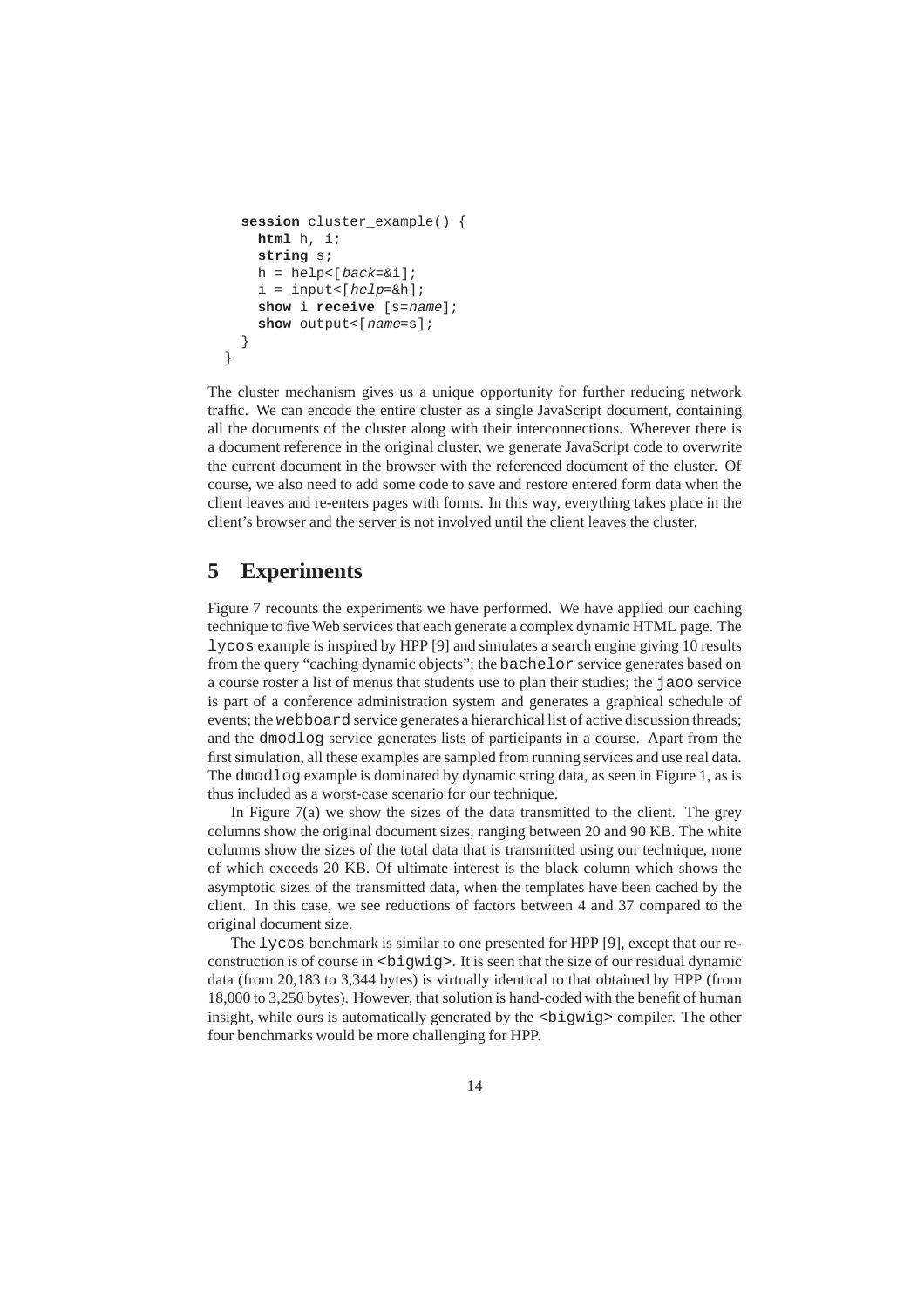In Figure  $7(b)$  we repeat the comparisons from Figure  $7(a)$  but under the assumption that the data is transmitted compressed using gzip. Of course, this drastically reduces the benefits of our caching technique. However, we still see asymptotic reduction factors between 1.3 and 2.9 suggesting that our approach remains worthwhile even in these circumstances. Clearly, there are documents for which the asymptotic reduction factors will be arbitrarily large, since large constant text fragments count for zero on our side of the scales while  $qz$  ip can only compress them to a certain size. Hence we feel justified in claiming that compression is orthogonal to our approach. When the HTTP protocol supports compression, we represent the string pool in a naive fashion rather than as a trie, since gzip does a better job on plain data. Note that in some cases our uncompressed residual dynamic data is smaller that the compressed version of the original document.

In Figure 7(c) we quantify the end-to-end latency for our technique. The total download and rendering times for the five services are shown for both the standard documents and our cached versions. The client is Internet Explorer 5 running on an 800 MHz Pentium III Windows PC connected to the server by a 28.8K modem. This is still a realistic configuration, since by August 2000 the vast majority of Internet subscribers used dial-up connections [11] and this situation will not change significantly within the next couple of years [16]. The times are averaged over several downloads plus renderings. As expected, this yields dramatic reduction factors between 2.1 and 9.7. For higher bandwidth dimensions, the results will of course be less impressive.

In Figure  $7(d)$  we focus on the pure rendering times, ignoring the download latencies. For the first three benchmarks, our times are a bit faster than for the original HTML documents. For the last two benchmarks, they are somewhat slower. These figures are of course dependent on the quality of the JavaScript interpreter that is available in the browser.

## **6 Future Work**

In the following, we describe a few ideas for further cutting down the number of bytes and files transmitted between the server and the client.

In many services, certain templates often occur together in all show statements. Such templates could be grouped in the same file for caching, thereby lowering the transmission overhead. In <br/>bigwig>, the HTML validation analysis [6] already approximates a graph from which we can readily derive the set of templates that can reach a given show statement. These sets could then be analyzed for tightly connected templates using various heuristics. However, there are certain security concerns that need to be taken into consideration. It might not be good idea to indirectly disclose a template in a cache bundle if the show statement does not directly include it.

Finally, it is possible to also introduce language-based server-side caching, where we exploit the structure of <br/>bigwig> programs to automatically cache and invalidate the documents being generated, resembling the server-side caching techniques mentioned in Section 2.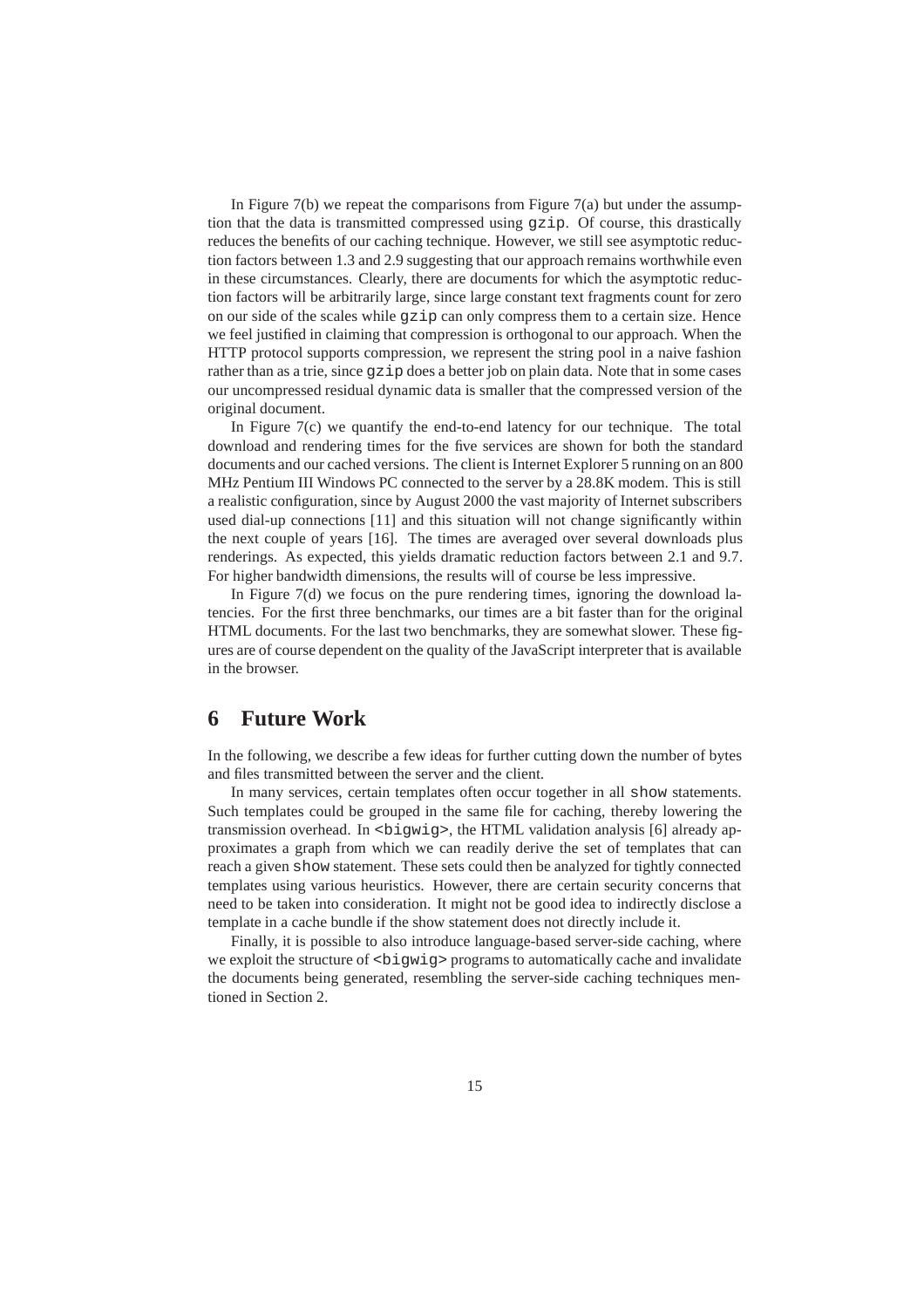

Figure 7: Experiments with the template representation.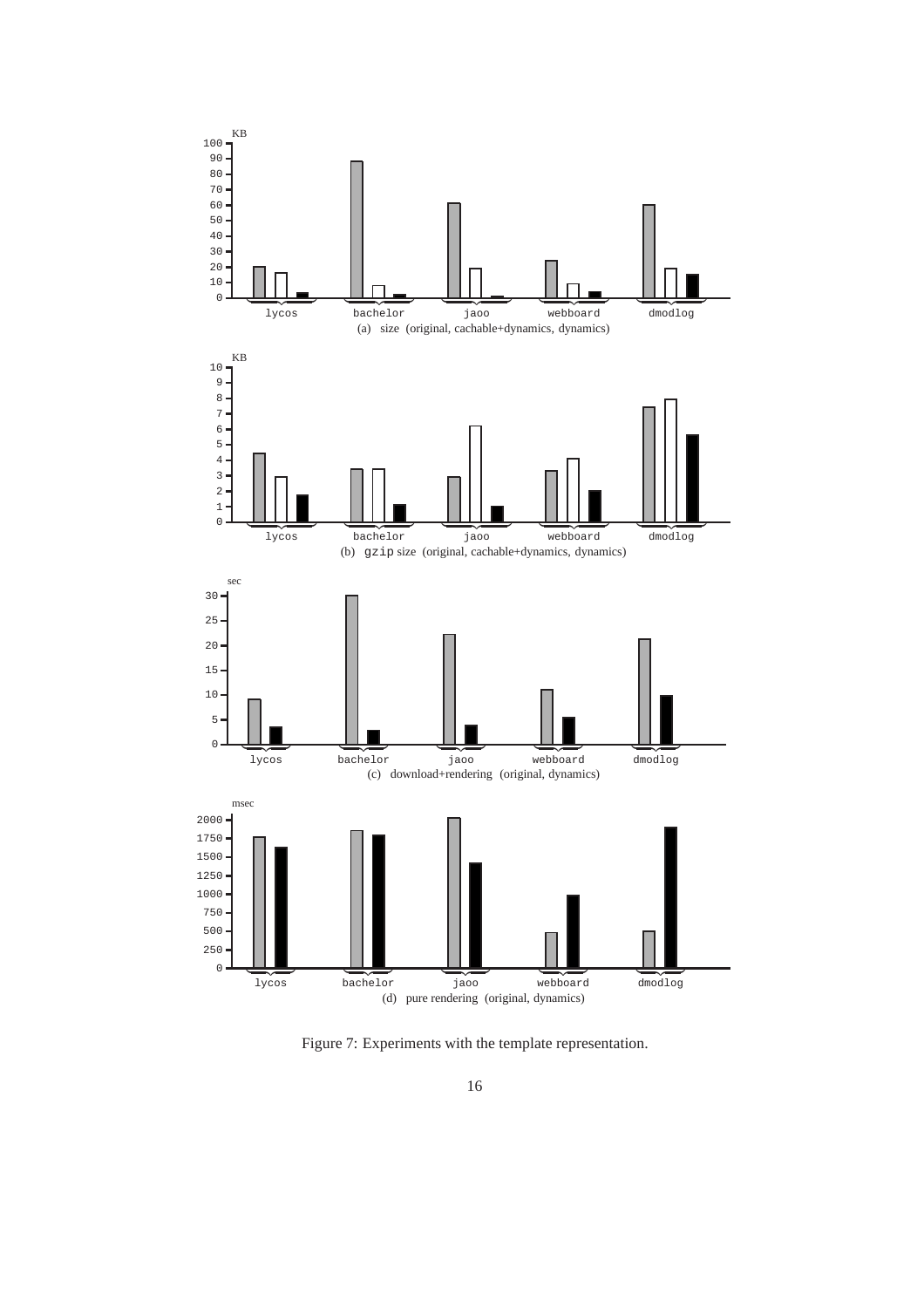## **7 Conclusion**

We have presented a technique to revive the existing client-side caching mechanisms in the context of dynamically generated Web pages. With our approach, the programmer need not be aware of caching issues since the decomposition of pages into cachable and dynamic parts is performed automatically by the compiler. The resulting caching policy is guaranteed to be sound, and experiments show that it results in significantly smaller transmissions and reduced latency. Our technique requires no extensions to existing protocols, clients, servers, or proxies. We only exploit that the browser can interpret JavaScript code. These results lend further support to the unique design of dynamic documents in <br/> <br/>biqwiq>.

## **References**

- [1] David Atkins, Thomas Ball, Glenn Bruns, and Kenneth Cox. Mawl: a domainspecific language for form-based services. In *IEEE Transactions on Software Engineering*, June 1999.
- [2] Paul Barford, Azer Bestavros, Adam Bradley, and Mark Crovella. Changes in web client access patterns: Characteristics and caching implications. Technical Report BUCS-1998-023, CS Dept., Boston University, November 1998.
- [3] Greg Barish and Katia Obraczka. World Wide Web caching: Trends and techniques. *IEEE Communications Magazine Internet Technology Series*, May 2000.
- [4] Claus Brabrand, Anders Møller, Steffan Olesen, and Michael I. Schwartzbach. Flexible and efficient dynamic documents. In preparation, 2001.
- [5] Claus Brabrand, Anders Møller, and Michael I. Schwartzbach. The <bigwig> project. Submitted for publication. Available from http:// www.brics.dk/bigwig/.
- [6] Claus Brabrand, Anders Møller, and Michael I. Schwartzbach. Static validation of dynamically generated HTML. In *Proceedings of Workshop on Program Analysis for Software Tools and Engineering (PASTE 2001)*. ACM, 2001.
- [7] Pei Cao, Jin Zhang, and Kevin Beach. Active cache: Caching dynamic contents on the Web. In *Proceedings of the 1998 Middleware conference*, 1998.
- [8] Jim Challenger, Paul Dantzig, and Arun Iyengar. A scalable system for consistently caching dynamic web data. In *Proceedings of the 18th Annual Joint Conference of the IEEE Computer and Communications Societies*, March 1999.
- [9] Fred Douglis, Antonio Haro, and Michael Rabinovich. HPP: HTML macropreprocessing to support dynamic document caching. In *Proceedings of the 1997 Usenix Symposium on Internet Technologies and Systems (USITS-97)*, December 1997.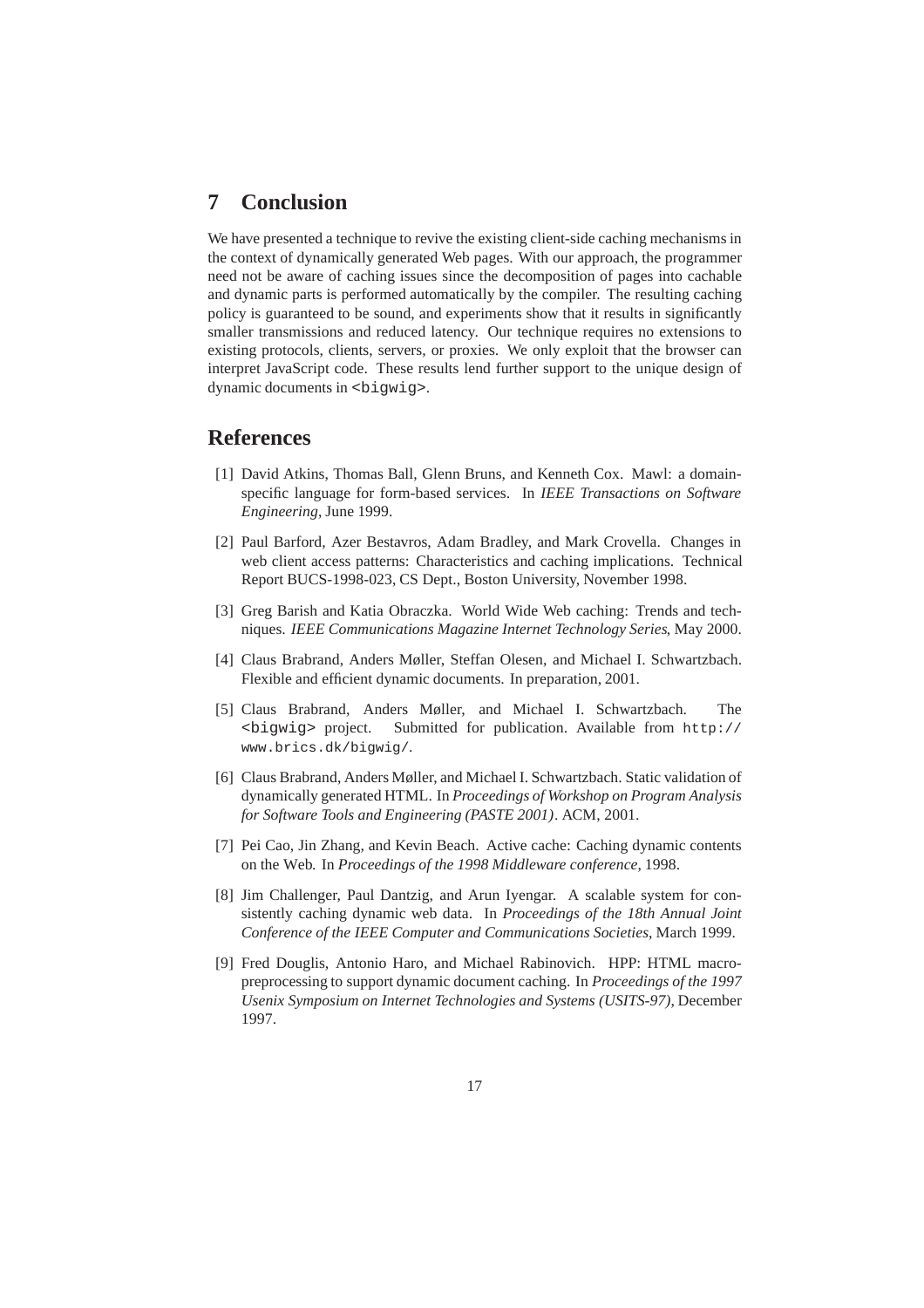- [10] J. Gettys, J. Mogul, H. Frystyk, L. Masinter, P. Leach, and T. Berners-Lee. Hypertext transfer protocol, HTTP/1.1. Available from http://www. w3.org/Protocols/rfc2616/rfc2616.html, 1999.
- [11] ICONOCAST Newsletter, August 17, 2000. Available from http://www.iconocast.com/issue/20000817.html.
- [12] Arun Iyengar and Jim Challenger. Improving web server performance by caching dynamic data. In *USENIX Symposium on Internet Technologies and Systems*, December 1997.
- [13] David A. Ladd and J. Christopher Ramming. Programming the web: An application-oriented language for hypermedia services. In *4th Intl. World Wide Web Conference (WWW4)*, 1995.
- [14] Hartmut Liefke and Dan Suciu. XMill: an efficient compressor for XML data. Technical Report MS-CIS-99-26, AT&T, 1999. Available from http://www.research.att.com/sw/tools/xmill/.
- [15] Jeffrey C. Mogul, Fred Douglis, Anja Feldmann, and Balachander Krishnamurthy. Potential benefits of delta encoding and data compression for HTTP. In *SIGCOMM*, pages 181–194, 1997.
- [16] Jakob Nielsen. *Designing Web Usability: The Practice of Simplicity*. New Riders Publishing, 2000.
- [17] Karthick Rajamani and Alan Cox. A simple and effective caching scheme for dynamic content. Technical report, CS Dept., Rice University, September 2000.
- [18] Anders Sandholm and Michael I. Schwartzbach. A type system for dynamic Web documents. In *Principles of Programming Languages (POPL'00)*. ACM, 2000.
- [19] Ben Smith, Anurag Acharya, Tao Yang, and Huican Zhu. Exploiting result equivalence in caching dynamic web content. In *USENIX Symposium on Internet Technologies and Systems*, 1999.
- [20] Jia Wang. A survey of web caching schemes for the Internet. *ACM Computer Communication Review*, 29(5):36–46, October 1999.
- [21] Craig Wills and Mikhail Mikhailov. Studying the impact of more complete server information on web caching. February 2000.
- [22] Alec Wolman. Characterizing web workloads to improve performance, July 1999. University of Washington.
- [23] Khaled Yagoub, Daniela Florescu, Valerie Issarny, and Patrick Valduriez. Caching strategies for data-intensive web sites. *The VLDB Journal*, pages 188– 199, 2000.
- [24] H. Zhu and T. Yang. Class-based cache management for dynamic web contents. Technical Report TRCS00-13, Dept. of Computer Science, University of California, Santa Barbara, 2000.